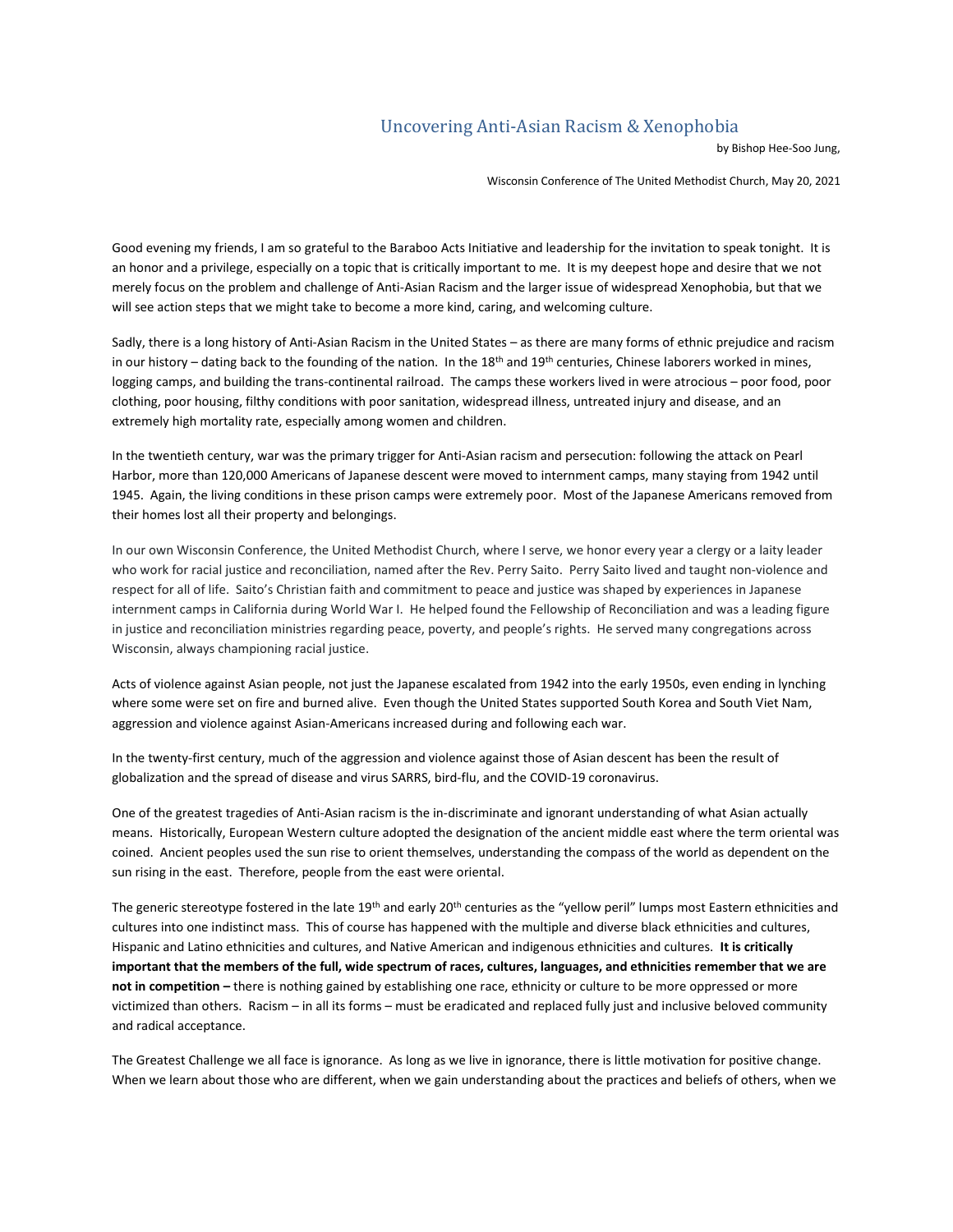seek to know others as real people and valuable individuals, we develop sympathy, empathy, caring, and we expand our circles of who belongs in beloved community.

**Xenophobia** is simply **fear** of the other – of those who are different or foreign or strange to us. There is only one way to make the unfamiliar familiar and that is to enter into relationship and conversation.

A parable in the Hindus Vedas tells of a man entering a darkened room. To his horror he sees what looks like a snake coiled in a corner. Though full of terror at the prospect of a venomous snake ready to strike, he fights the urge to flee and instead moves toward the snake to examine it. Upon a closer look the specter is discovered to be nothing but a harmless coil of rope. This, according to the Vedas, is the purpose of enlightening-to disarm the fearsome-ness of the world by removing the threat of the unknown. Knowledge of the truth about the world renders the world less fearful and more bearable.

When we perceive someone as a potential source of reward rather than threat, we are put at ease, made to feel safe and comfortable, free to consider carefully a variety of stimuli and to think more generously and therefore more clearly.

Being together is the best way to cultivate real understanding, but it takes effort and intentionality. We need to want to learn and grow and relate. Every one of us has invisible boundaries that define "us." But wherever an "us" exists, there is also a "them," – those outside our circle of "us." The will of God is that Christian believers will continuously expand their circle of "us" until such time as "them" disappears, and what is left is **"all of us together."**

The phrase "you don't belong here" is one of the most common assaults Asian-Americans hear (closely followed by, "go back where you came from."). Asian languages are very dissonant to Western ears. Asian foods – an incredibly diverse array of delicacies and favorite dishes that cross a huge ethnic and cultural diversity – employ a distinctive spice palette and pungency very unusual to Western noses. Asian music, in its multiple forms, is traditionally quite different from Western forms – though K-Pop and Chinese rock music are growing in popularity worldwide. The practices and preferences of most Asian cultures' present challenges to white, Western normativity.

Normativity is simply the practices, preferences, and worldview of a culture; but the reality of normativity is that what is "normal" for a dominant culture takes precedence, making that which is normal for minority cultures "abnormal" from the dominant point of view. Practices, preferences, and worldviews outside the dominant normativity are often denigrated and labeled with racist and offensive terms. In the history of the United States, various Asian groups have been called "Chinks," "Gooks," "Slant-eyes," "Yellow dogs," "devils," "demons," "monkeys," and dozens of other disrespectful and hurtful names.

What we have witnessed in recent days is an in-discriminate racism against anyone displaying any characteristics considered Asian or Pacific Islander. Even hate crimes and aggressive acts against Hawaiian people have increased since the beginning of the pandemic. Pew Research found in the 1980s that 3-out-of-4 citizens in the United States made no differentiation between diverse Asian ethnicities. Today, this explains why people of Japanese, Filipino, Thai, Laotian, Korean, Indonesian, Cambodian, Myanmarese extraction have suffered violence spurred on by such racially insensitive and inaccurate terms as "the China virus," and the "kung-flu." People who realize the coronavirus likely originated in China use this as a rationale and reason to attack all Asian people.

Globalization at the end of the twentieth century connected China to the rest of the world in new and significant ways. Growth in global trade and participation in worldwide organizations made China a world class power. The work on the New Silk Road promises to make China preeminent in the global economy. However, with growth in intercontinental travel, some of the most significant health challenges of the Chinese people became global health challenges. It is important to state that China is not responsible for these health challenges – China has not made any of these things happen – but the rest of the world now shares in the necessary responses to what happens in China. We are one world community, and what threatens one part, truly threatens all.

Between 1995 and 2020 – a twenty-five year period – the Federal Bureau(비로) of Investigation Hate Crimes Analysis Division tracked violence against Asian people by non-Asian people. Here are some of their findings:

Death by violent attacks – 442 (approximately 18 each year)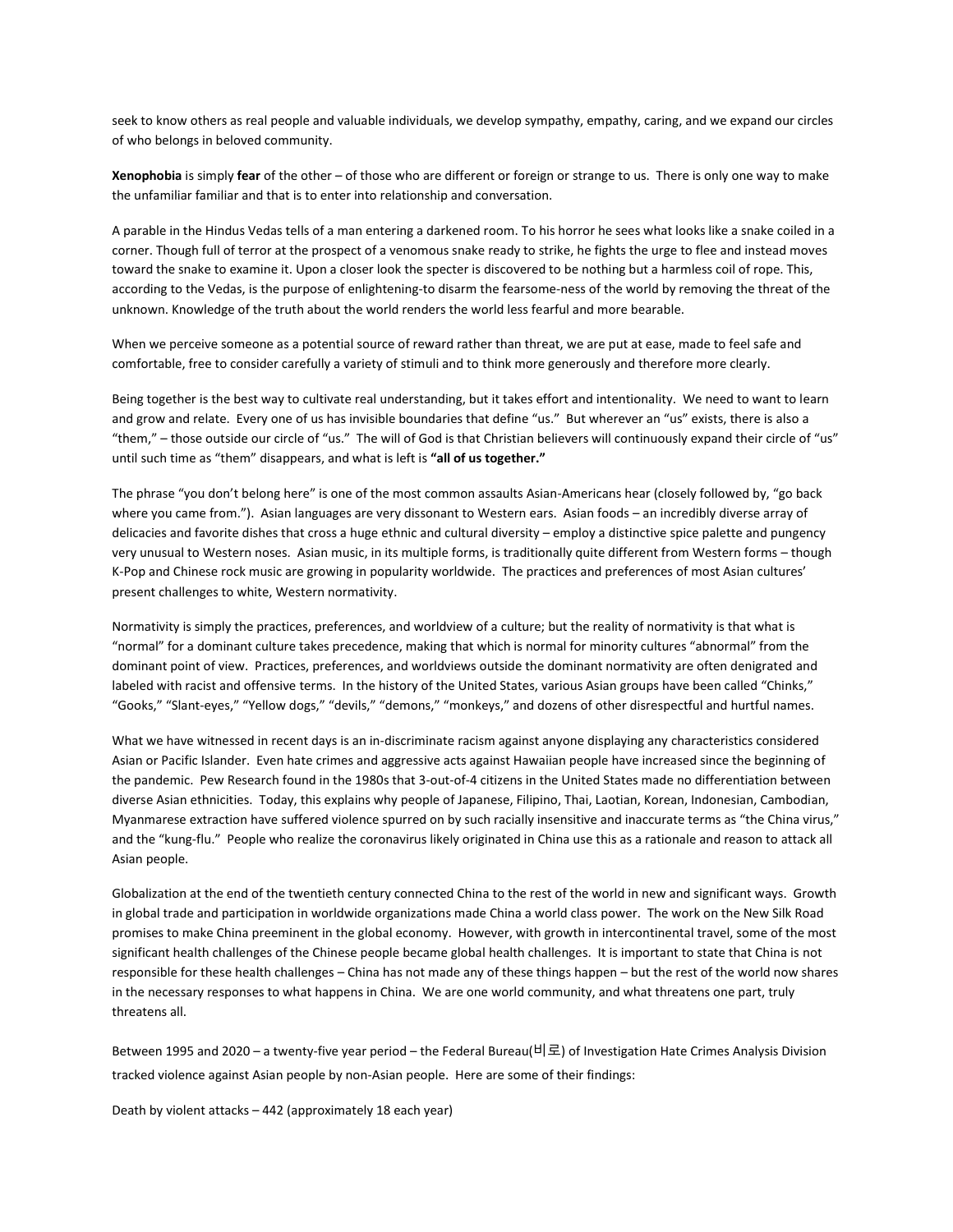Injury by violent attacks – 7721 (approximately 308 each year)

Homes/properties damaged or destroyed – 11,231 damaged, approximately 450 each year; 4,414 destroyed – approximately 177 each year)

Subjects of "hate crimes" – vandalism, taunting, assault, terrorism, etc. – 56,451 (or 2,258 per year, an average of 6 per day).

The F.B.I. also states that only about 20% of crimes are reported. If we multiply each of these figures by 5, the numbers are absolutely chilling.

Let me share some of my siblings in Wisconsin context: One of significant Asian community in Wisconsin would be Hmong people. We see that Hmong people still struggle to be seen after over thirty-five years in the United States. Whether cast as model minorities or as "failed" and under-achieving Asian Americans, the complex experiences of Hmong Americans are invisible.

Hmong people, often referred to as Miao or Meo in Asia, are an ethnic group that originated from China and Southeast Asia. During the Second Indochina war (Vietnam War) and the Secret War in Laos, Hmong people in Laos were recruited as guerilla fighters to support American troops against the Communist-backed North Vietnamese Army and Pathet Lao forces. After the United States pulled out of Vietnam in 1975, Hmong people became targets for ethnic and political persecution. As a result of their involvement with the US military, Hmong people were forced to flee from Laos to Thailand, the United States, and other European countries as refugees.

In Wisconsin, they migrated to maintain kinship ties and co-ethnic networks, build social and cultural capital, increase economic opportunities, and gain access to different and better educational opportunities. While the Hmong American community's poverty rate has decreased over time, they remain one of the poorest ethnic groups in Wisconsin and the United States. Racism and the model minority stereotype put them in targeted and invisibility in victimization.

Most Americans do not have a good knowledge of Korean history. Not going too far back in history, Korea was regularly under attack and different powers invaded to control the Korean peninsula. Korea was regularly besieged, and at the beginning of the twentieth century, Japan, China, and Russia fought for control. Japan won and began a colonial period of development, but always for their own benefit. Korea was decimated during the second World War, experiencing a brief period of restoration before Russia and the United States established the division that came to define North and South Korea. In 1950, South Korea declared independence and North Korea, with the support of China and the Soviet Union, invaded South Korea, launching the Korean War. Many Americans are unaware that the Korean War has never ended. An armistice agreement was signed in 1953 after almost four years of devastating war division was established along the latitude of the 38<sup>th</sup> parallel, and Korea remains divided to today.

Three years ago, an historic meeting occurred between President Donald Trump and the Democratic People's Republic of Korea's (DPRK) Supreme Leader Kim Jong-un resulting in the Panmunjom Declaration – considered to be the first big step toward disarmament and reunification of the Korean peninsula. While not much has happened since, many world leaders never thought they would see such a meeting between North Korea, South Korea, and the United States in their lifetime.

One of my spiritual disciplines as a bishop has been to try to spend often with a person who are not Christian. As bishop, I was surrounded all day, every day with no one except well-formed life-long Christians. I was intentionally involved much interfaith communities as possible as I can. I have many friends from Muslim, Buddhist, Hindus, or even non-believers. My gratitude through interfaith journey not only I have learned much about who they are and what they believe, but more they has taught me how I came to be Methodist, and better Christians. They are truly companion in my spiritual journey.

I began asking people how they chose where to live and work. It quickly became clear to me that people were not slavishly following jobs to places. Their location choices were based to a large degree on their lifestyle interests.

Once I was a guest preacher in DC, Foundry Church, I have met with all Asian young professionals in the afternoon. I asked where to live and work. They said, **"it has to be open. It has to be diverse…. It has to have a visible gay community. It has to**